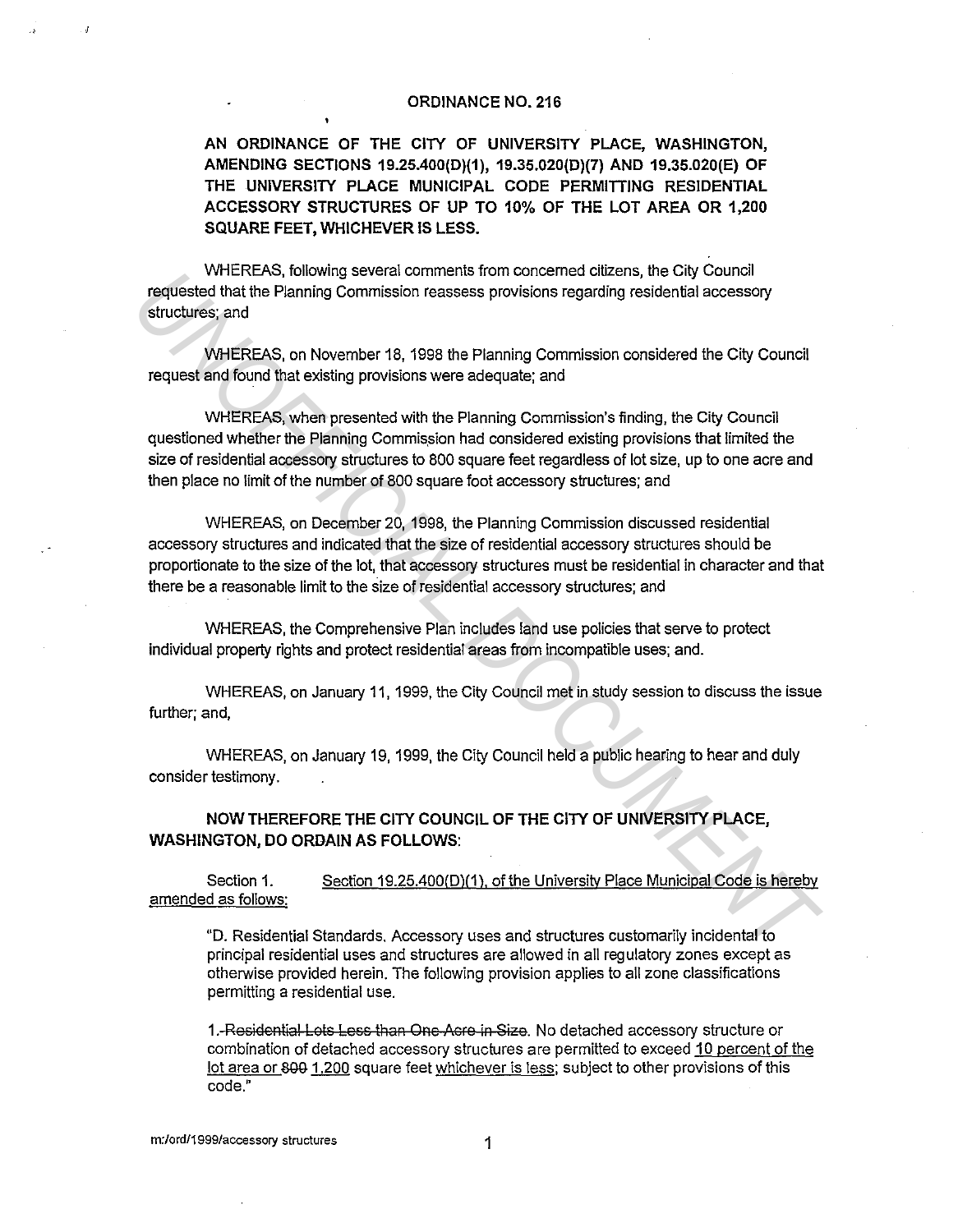Section 2. Section 19.35.020((D)(7), of the University Place Municipal Code is hereby amended as follows:

"7. Detached Accessory Structures, Rear and Side Yard Exceptions.

A detached accessory garage may be placed in the required rear and/or side yard subject to all of the following provisions.

The accessory garage shall:

i. Be no greater than 600 square feet in gross-floor area.

ii. Maintain five (5) foot minimum side and rear yard setbacks;

iii. Have no portion of the structure, such as eaves, closer than three feet from a property line.

iv. Be no greater than 15 feet in height (see definitions, "Height, Building"); and,

v. Be no closer than five (5) feet to the primary structure.

Accessory, garages up to 800 square feet in area may be permitted through administrative use permit approval.

b. One single story garden sheds and greenhouses not to exceed 80 square feet in area, children's play equipment, swimming pools, arbors, and/or gazebos may be placed in the required side or rear yard-setback, but shall also be no closer than five (5) feet to a property line and shall meet the requirements of Section 25.400.D.1."

a. Detached accessory structures including, but not limited to garages, carports, garden sheds, and other accessory buildings may be placed in the required side and/or rear yard setback subject to the following requirements:

i. Be no larger than 600 square feet in gross floor area;

ii. Maintain five (5) foot minimum side and rear vard setbacks:

iii. Have no portion of the structure, such as eaves, closer than three (3) feet from any property line.

iv. Be no greater than 15 feet in height, and.

v. Be no closer than five (5) feet to the primary structure.

b. Children's play equipment and swimming pools (above and in-ground) also may be placed at the minimum five (5) foot side and/or rear setback.

c. Exceeding Size Limitation. One detached accessory structure up to 800 square feet in size may be permitted through a Conditional Use Permit process.

Section 3. Section 19.35.020(E), of the University Place Municipal Code is hereby amended as follows:

E. Height Standards, See Figure 3.\*

1. Measurement. The height of a fence located on a rockery, retaining wall, or berm shall be measured from the top of the fence to the ground on the high side of the rockery, retaining wall, or berm. See Figure 4.\*

2. No residential accessory structure shall exceed 15 feet in height.